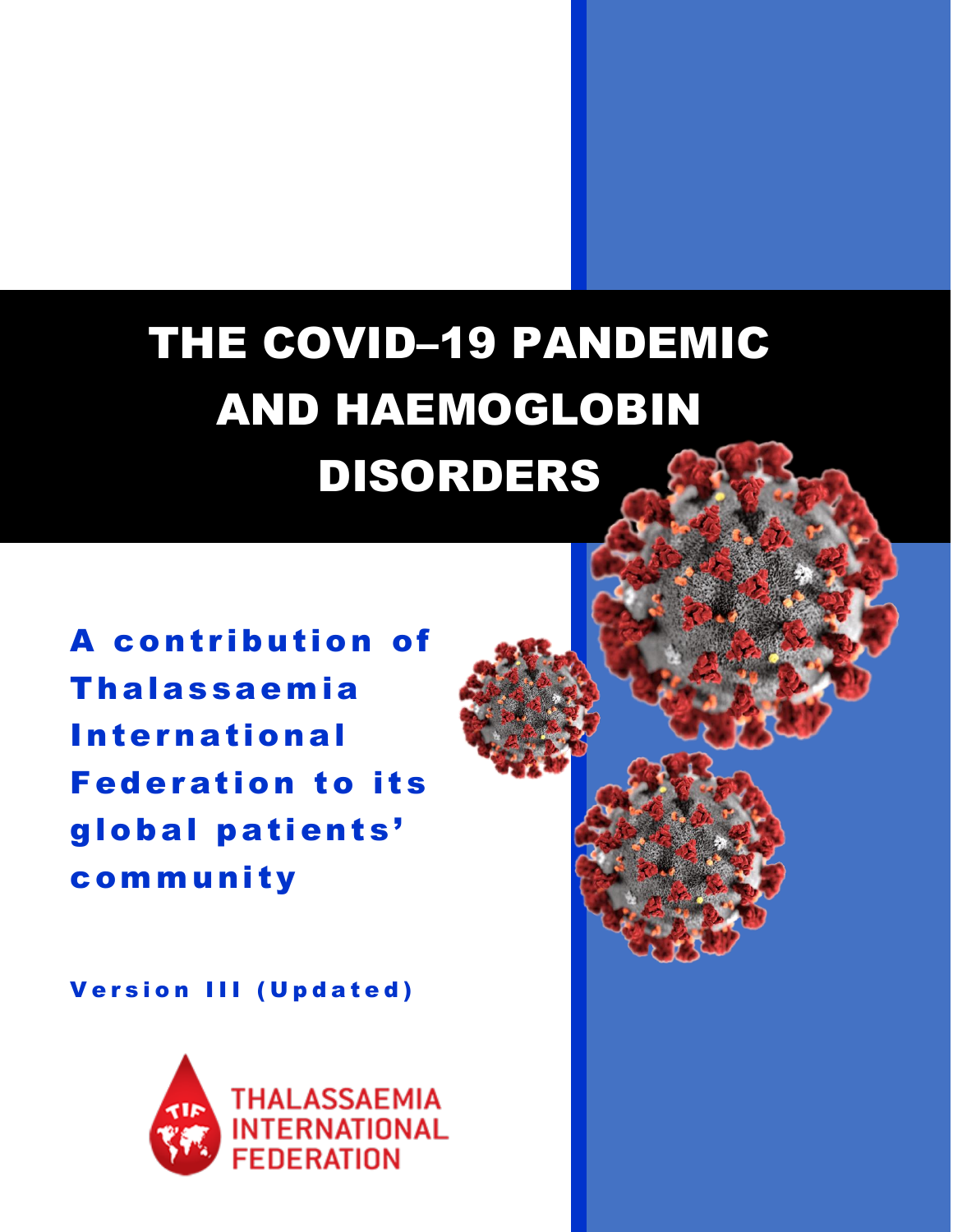# List of Contributors

This informational leaflet has been compiled by:

- Cappelini Maria Domenica, Professor of Haematology, member of TIF's International Advisors Panel
- Eleftheriou Perla, Consultant Haematologist, member of TIF's International Advisors Panel
- Piga Antonio, Professor of Pediatrics, member of TIF's International Advisors Panel
- Porter John, Professor of Haematology, member of TIF's International Advisors Panel
- Taher Ali, Professor of Medicine, Hematology & Oncology, member of TIF's International Advisors Panel
- Telfer Paul, Consultant Haematologist, member of TIF's International Advisors Panel

and

- Angastiniotis Michael, Paediatrician, Medical Advisor at the Thalassaemia International Federation
- Eleftheriou, Androulla, Executive Director, Thalassaemia International Federation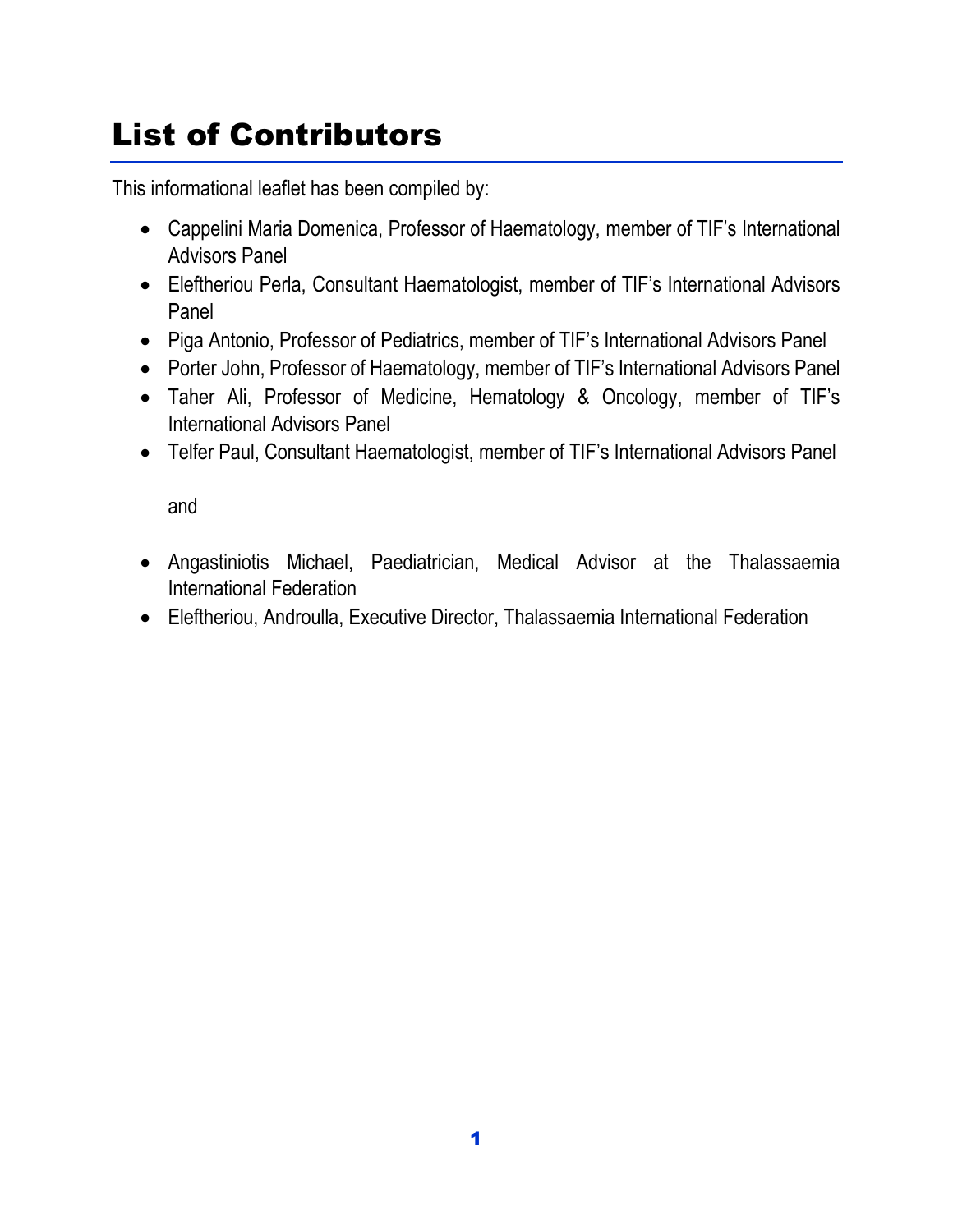### Introduction

The SARS-CoV-2 infection presents particular challenges and dangers to patients with haemoglobin disorders. The virus affects primarily the respiratory system, from nasopharyngeal symptoms to full blown pneumonia. The following symptoms may develop in the 14 days after exposure to someone who has COVID-19 infection:

- cough
- **difficulty in breathing**
- $\blacksquare$  fever

These symptoms can occur with the common cold or the flu and so it is difficult to know whether a person is really infected by this particular virus. Just in case any person with these symptoms stays at home until the either they subside. If there is prolongation or worsening we seek advice from our doctors by telephone.

Generally, these infections can cause more severe symptoms in people with weakened immune systems, older people, and those with long-term conditions like diabetes, cancer and chronic lung disease. There is no evidence that children are more affected than other age groups – very few cases have been reported in children. Most people (about 80%) who become infected experience mild illness and recover, but it can be more severe for others. Most deaths are related to respiratory complications requiring intensive care and respiratory support, even though an overexuberant inflammatory response with multi-organ failure may be prevalent in some cases.

So far very little clinical experience of infected patients with haemoglobin disorders has been recorded. Any statement on these subjects may be regarded as speculation; cautionary thoughts are however necessary, in view of the rapid spread of the virus and the possible factors which may render these patients fragile in front of this infection. TIF believes that health services should be alerted to these risks and affected patients warned so that extra precautionary measures can be taken.

Haemoglobin disorders are generally not associated with respiratory conditions. However, complications involving the heart, lungs and the immune system, can be present in these patients and in a SARS-CoV-2 positive patient may trigger very serious complications.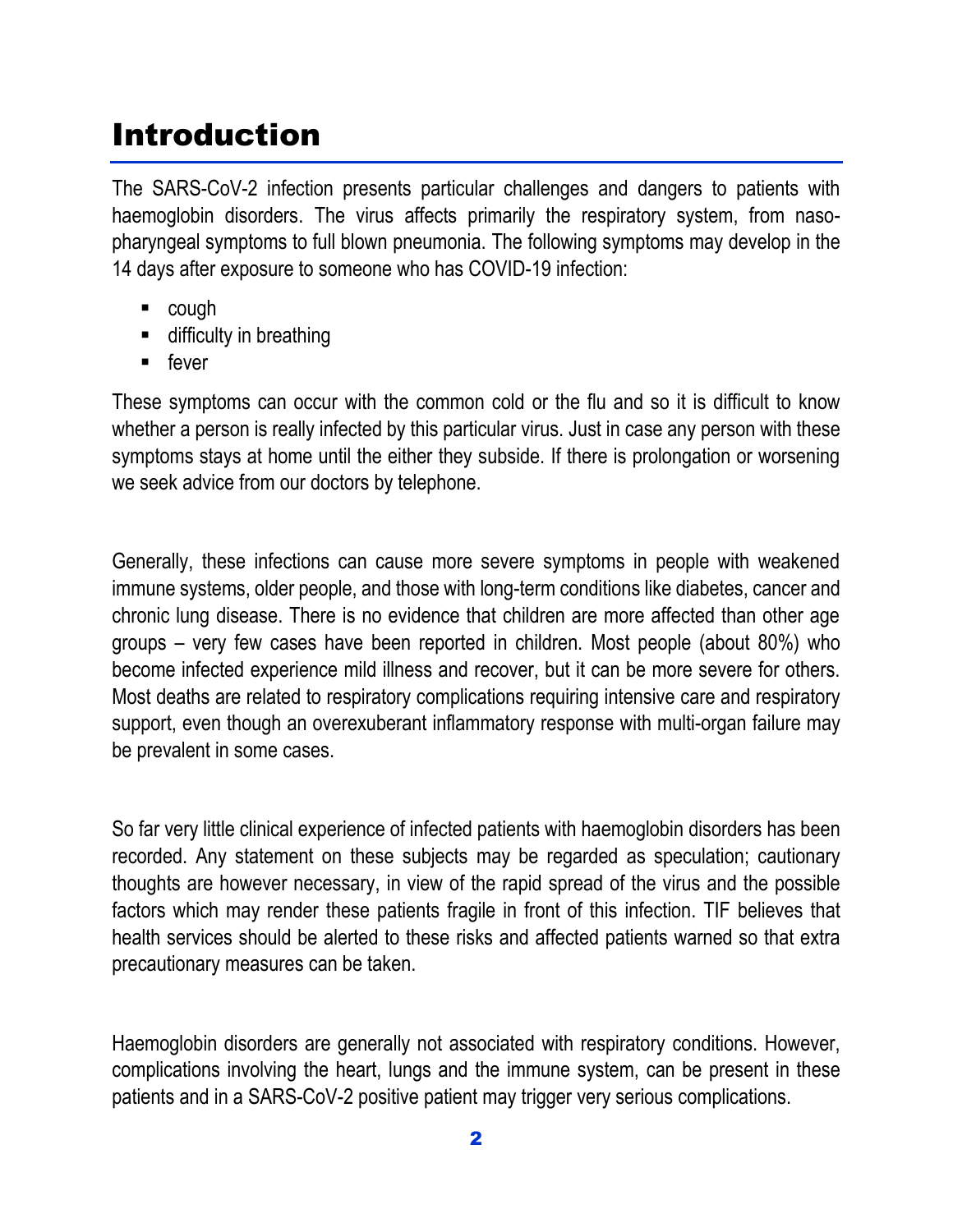## Sickle cell disease

One group particularly at risk in this respect are sickle cell patients. One serious complications and major cause of death in this hereditary blood disorder is the acute chest syndrome, which is most often triggered by a respiratory infection.

Compared to the general population, patients with SCD are particularly at risk for acute pulmonary complications, including viral infections. For example, administrative records of children with SCD during two influenza seasons (2003-2005) were examined in four states (California, New York, Maryland, and Florida). Overall, children with SCD were hospitalized 56 times more frequently than children without SCD, and rates were twice as high compared to children with cystic fibrosis1.

The SARS-CoV-2 infection may trigger such a serious complication and require special alertness on behalf of physicians treating infected patients. In addition, any hypoxia, dehydration or acidosis due to respiratory infection may trigger a vaso-occlusive crisis (including acute chest syndrome). Underlying pulmonary hypertension or kidney disease can also increase the risk of these patients becoming unwell if they contract the virus.

#### Hydroxycarbamide (hydroxyurea):

There is no evidence that being on hydroxycarbamide would increase risk of COVID-19 as long as there is no related myelosuppression. Patients should be urged to remain on their usual hydroxycarbamide dosages to maintain good health and avoid hospital admissions. It may be advisable to avoid routinely starting or dose escalating hydroxycarbamide to reduce need for repeated phlebotomy and hospital visits until the situation has stabilised. For stable patients it is reasonable to extend interval between blood monitoring.

 $\overline{\phantom{a}}$ <sup>1</sup> *Bundy DG, Strouse JJ, Casella JF, Miller MR. Burden of Influenza-Related Hospitalizations Among Children With Sickle Cell Disease. Pediatrics. 2010; 125 (2) 234-243; DOI: https://doi.org/10.1542/peds.2009-1465*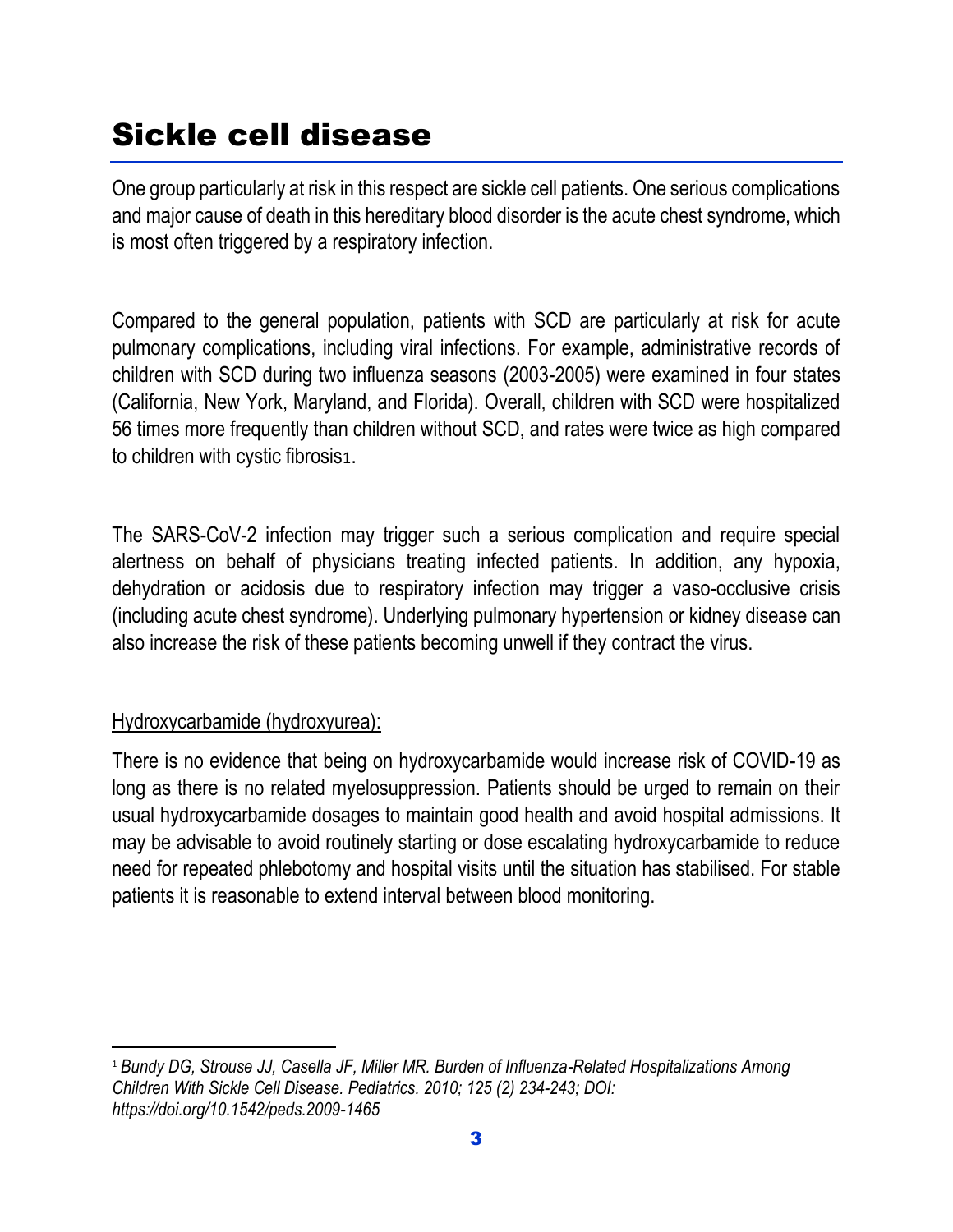**Under no circumstances should the patient make a decision to discontinue or alter his/her treatment protocol(s) without the consent or recommendation of the treating physician.** 

The current advice is to continue treatment and monitoring tests as advised by the treating physicians and national and international Guidelines<sup>2</sup> .

 $\overline{a}$ 

<sup>2</sup> *[https://www.sicklecellsociety.org/wp-content/uploads/2018/05/Standards-for-the-Clinical-Care-of-Adults-with-](https://www.sicklecellsociety.org/wp-content/uploads/2018/05/Standards-for-the-Clinical-Care-of-Adults-with-Sickle-Cell-in-the-UK-2018.pdf)[Sickle-Cell-in-the-UK-2018.pdf](https://www.sicklecellsociety.org/wp-content/uploads/2018/05/Standards-for-the-Clinical-Care-of-Adults-with-Sickle-Cell-in-the-UK-2018.pdf) ,<https://www.sicklecellsociety.org/paediatricstandards/> and <https://thalassaemia.org.cy/publications/tif-publications/>*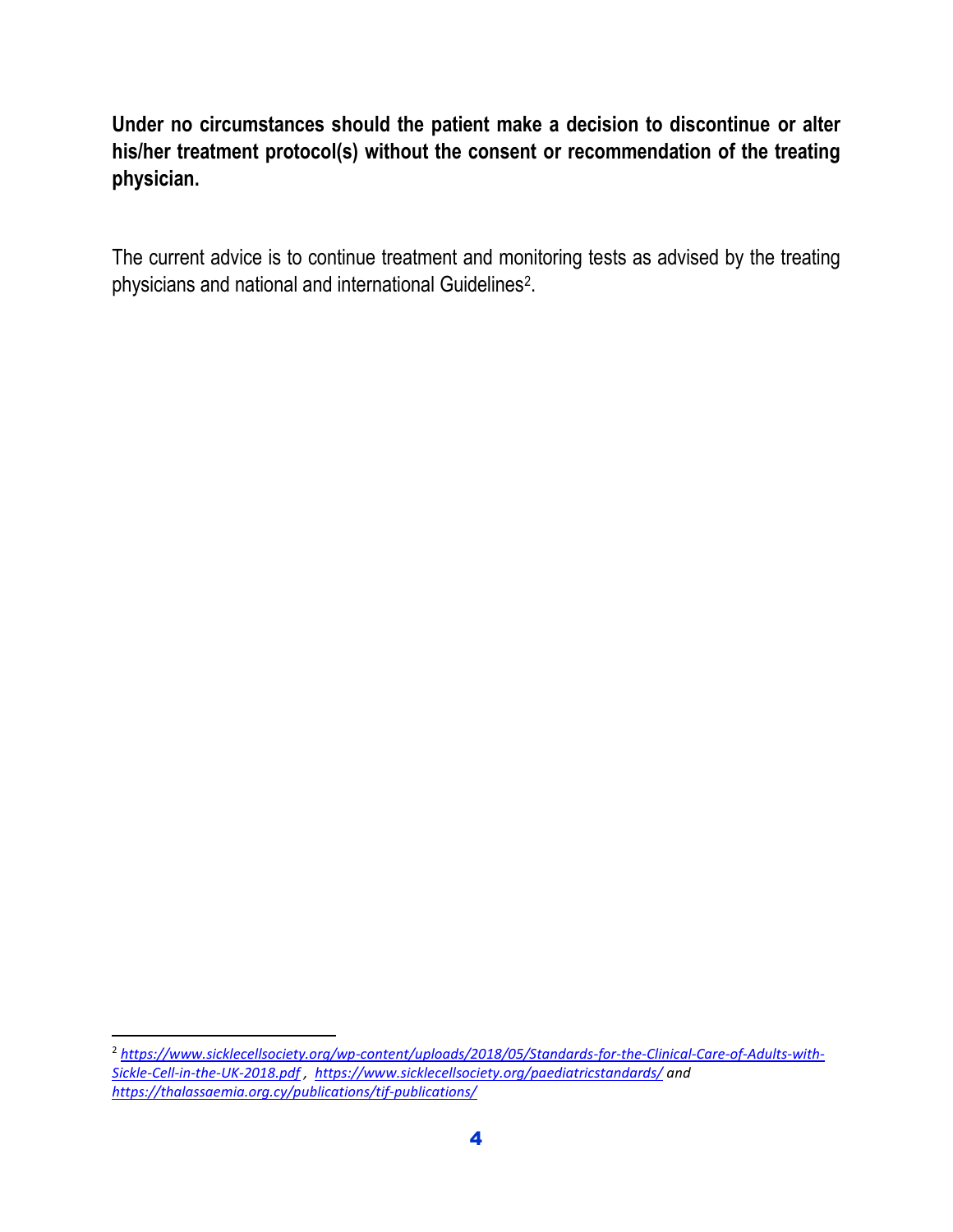### Thalassaemia

Thalassaemia patients do not have the same risk of lung infections as patients with sickle cell disease but, especially adults, often have underlying complications including heart disease, pulmonary hypertension, liver disease, diabetes and severe iron overload may also be particularly vulnerable to complications of the virus. Such complications can occur in thalassaemia major but also in non-transfusion dependent thalassaemia – so each individual case is assessed separately and not by category<sup>3</sup>.

One particular endocrine complication, often not recognised, is underactivity of the adrenal glands (adrenal hypofunction), which may not have been diagnosed. In the presence of a serious infection, however, the ability to limit the effects of the infection may be compromised. Dealing with a thalassaemia patient infected by the virus should take this possibility into consideration and the possibility of low-dose glycocorticoid supplementation considered. However it must be taken into account that corticosteroids slow down clearance of viral RNA from respiratory tract in SAR-CoV e MERS-CoV infections and increase complications rate<sup>4</sup>.

 $\overline{\phantom{a}}$ <sup>3</sup> *<https://thalassaemia.org.cy/publications/tif-publications/>*

<sup>4</sup> *Russell CD, Millar JE, Baillie JK. Clinical evidence does not support corticosteroid treatment for 2019-nCoV lung injury. Lancet. 2020 Feb 15;395(10223):473-475.*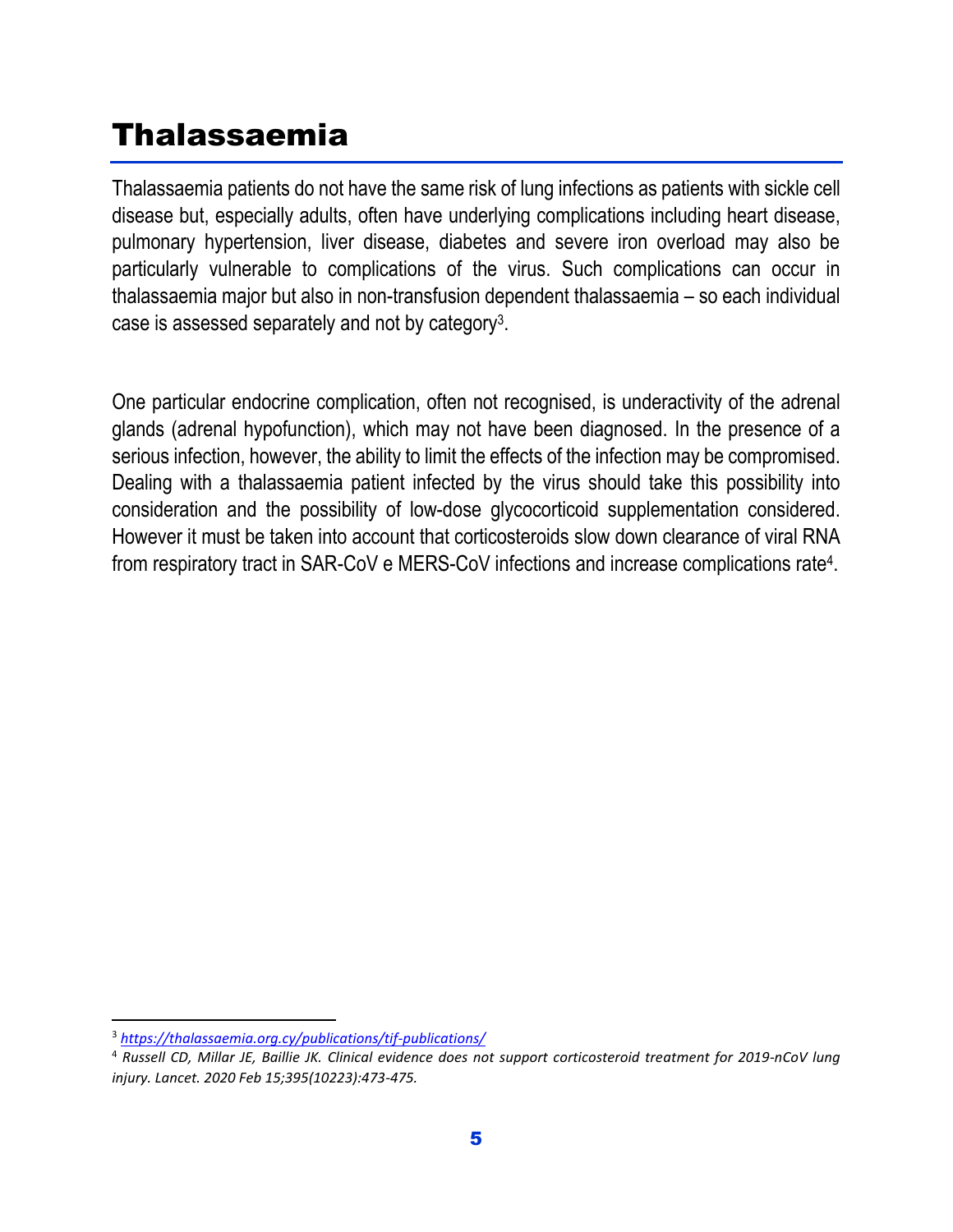### Blood transfusion

At this time there is no evidence that the corona virus may be transmitted through donated blood.

One visible danger is the possibility of under-transfusion during the epidemic due to blood donor reluctance or even infection. Shortage of blood is an issue to be discussed with international, national and local blood authorities and NGOs and further information and guidance is available through their public information sites/services (e.g. Centres for Disease Control and Prevention (CDC), the Advancing Transfusion and Cellular Therapies Worldwide (AABB, formerly know as American Association of Blood Banks), the European Centre for Disease Prevention and Control (ECDC), the World Health Organisation (WHO), the International Society of Blood Transfusion (ISBT) and Thalassaemia International Federation (TIF).

The WHO has provided its member countries globally with resolutions/tools and recommendations on how to best address periods of blood shortage during infectious disease outbreaks5. Thalassaemia International Federation (TIF) in continuous and close contact with the WHO and other Official Blood-related Establishments at national and international level to monitor the European and Global situation with regards to the COVID-19 pandemic and its potential impact on blood supplies<sup>6</sup>. (Reference provide some very useful sites for your information)

*Joint United Kingdom Blood Transunion and Tissue Transplantation Services Professional Advisory Committee Canadian Blood Service[shttps://www.transfusionguidelines.org/dsg/wb/guidelines/coronavirus-infection](https://www.transfusionguidelines.org/dsg/wb/guidelines/coronavirus-infection) <https://blood.ca/en/covid19>*

<https://www.ecdc.europa.eu/en>

 $\overline{\phantom{a}}$ 

<sup>5</sup> *WHO, Protecting the Blood Supply During Infectious Disease Outbreaks, Guidance for National Blood Services 6 FDA U.S. Food & Drug Administratio[n https://www.fda.gov/vaccines-blood-biologics/safety-availability](https://www.fda.gov/vaccines-blood-biologics/safety-availability-biologics/updated-information-blood-establishments-regarding-novel-coronavirus-outbreak)[biologics/updated-information-blood-establishments-regarding-novel-coronavirus-outbreak](https://www.fda.gov/vaccines-blood-biologics/safety-availability-biologics/updated-information-blood-establishments-regarding-novel-coronavirus-outbreak)*

*South China Morning Pos[t https://www.scmp.com/news/china/society/article/3075567/people-blood-type-may](https://www.scmp.com/news/china/society/article/3075567/people-blood-type-may-be-more-vulnerable-coronavirus-china-study)[be-more-vulnerable-coronavirus-china-study](https://www.scmp.com/news/china/society/article/3075567/people-blood-type-may-be-more-vulnerable-coronavirus-china-study)*

<https://www.cdc.gov/>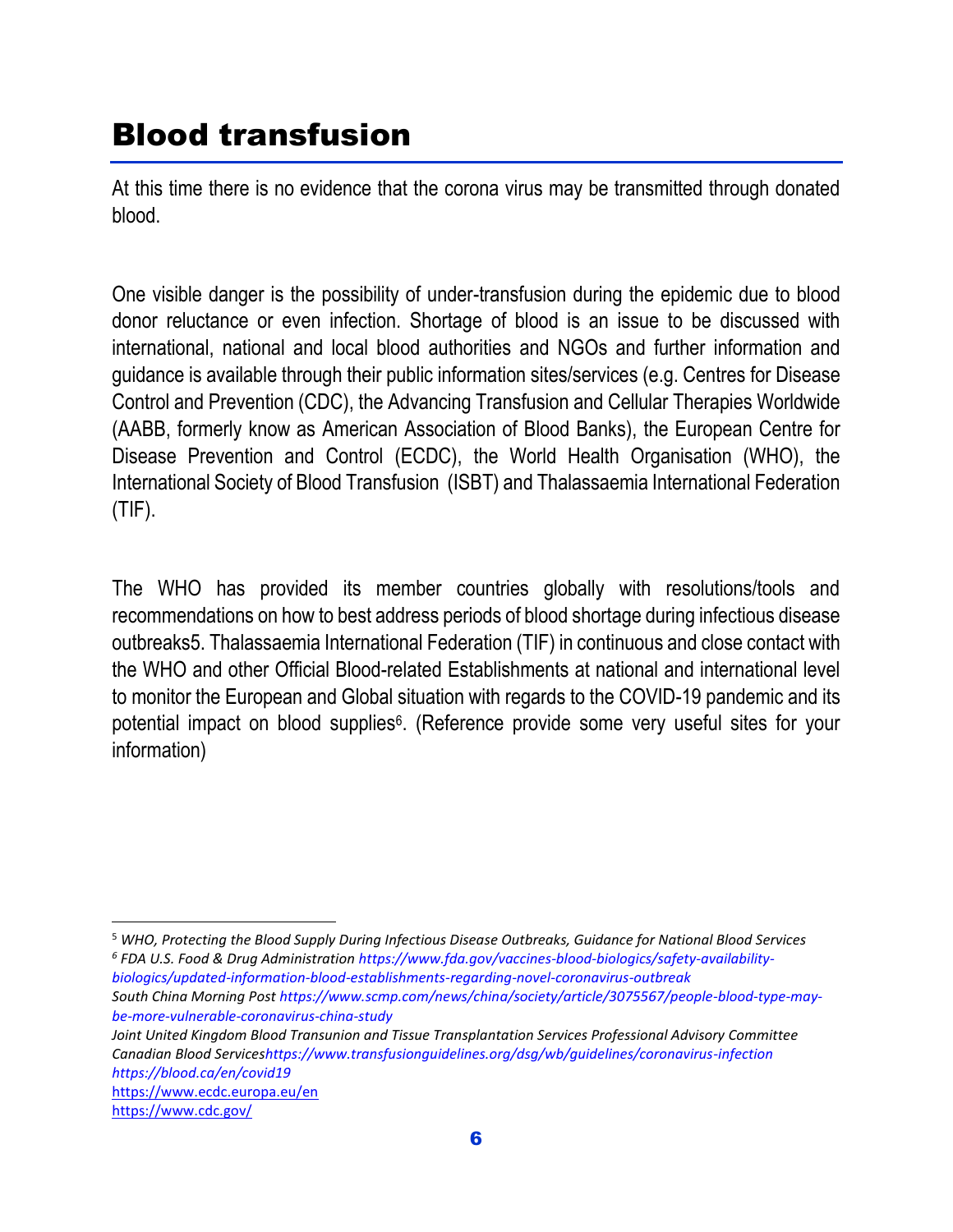TIF advises/suggests to its member patient associations to work very closely with their National Transfusion Services (BTS), Treating Physicians and National Healthcare Authorities (NHA) to:

- i. Continue empowering blood donors to give blood provided that safe blood donation environments are ensured for them. BTS and NHA should commit to providing such settings for blood donors, avoiding overcrowding, adopting donations by appointment and increasing visits of mobile units to places where donors can be served in small groups.
- ii. BTS and NHA should make every effort to strengthen existing and developing new mobile unit services for facilitating blood donors to give blood.
- iii. Update and upgrade where necessary the blood donor's Questionnaire to secure the safety of the blood albeit the absence to date of any evidence of transfusion transmittance of this virus.
- iv. Continue to spread reliable and updated information to the patients and the community at large regarding the symptoms and risks related to this viral infection and precautions that should be taken in order to facilitate donors for self-deferral.
- v. An initiative should begin in creating new and/or strengthening existing pools of donors from family members, friends. It is important to develop tools, questionnaires or other means to ensure knowledge of the history of the blood donors that are encouraged to form these pools. It is important to focus on the diversity of the blood groups in order to support coverage of blood groups of the greatest majority of patients using the different pools of donors and in addition on including also rare groups.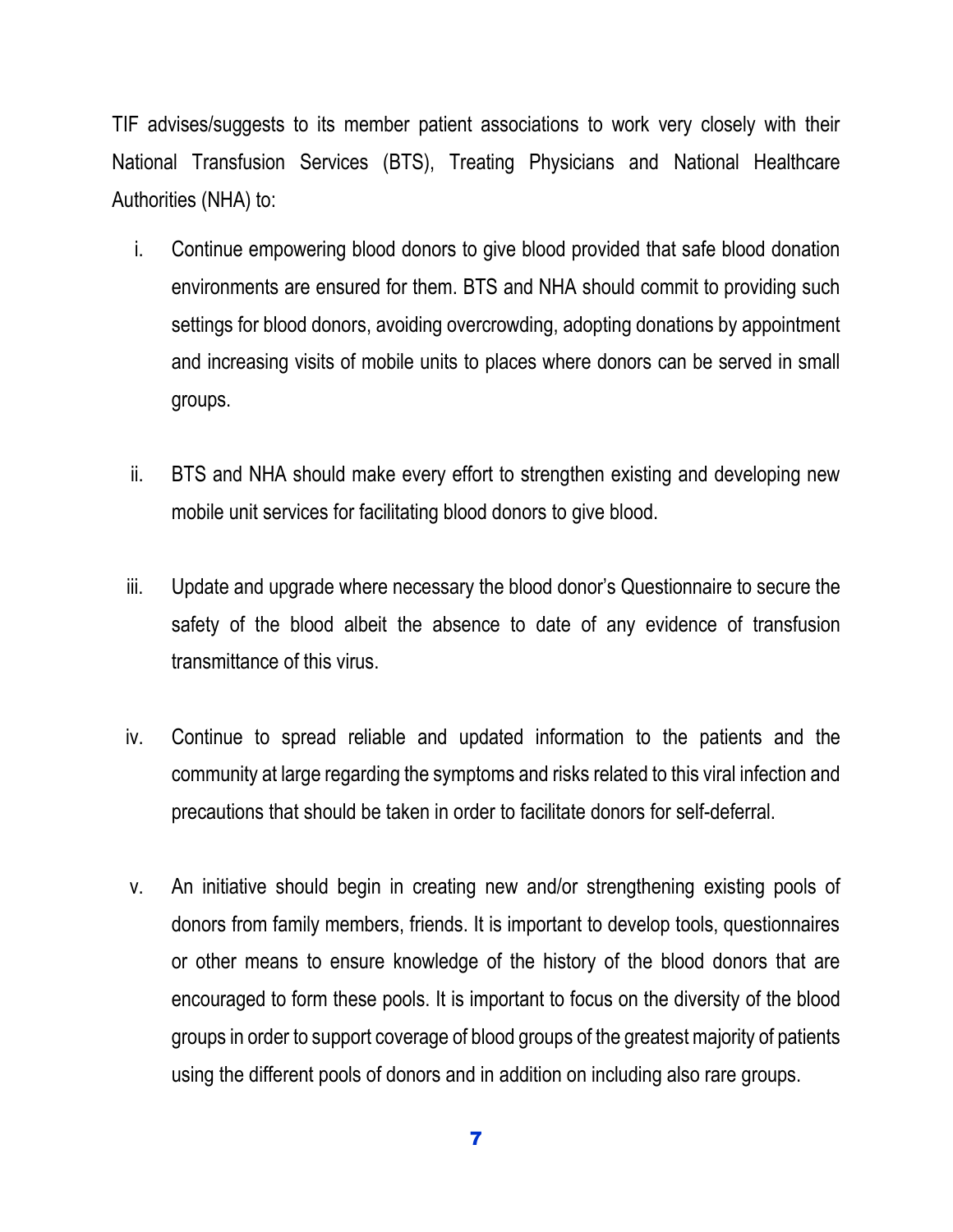Despite the fact that the WHO and TIF have always focused and strongly advocated for voluntary, non-remunerated blood donation practices in extreme circumstances that lead to severe shortages of blood, unfortunately we are left with no other weapons for our patients whose life is depended on lifelong blood transfusion. However, and under no circumstances any paid donation should be encouraged or even considered.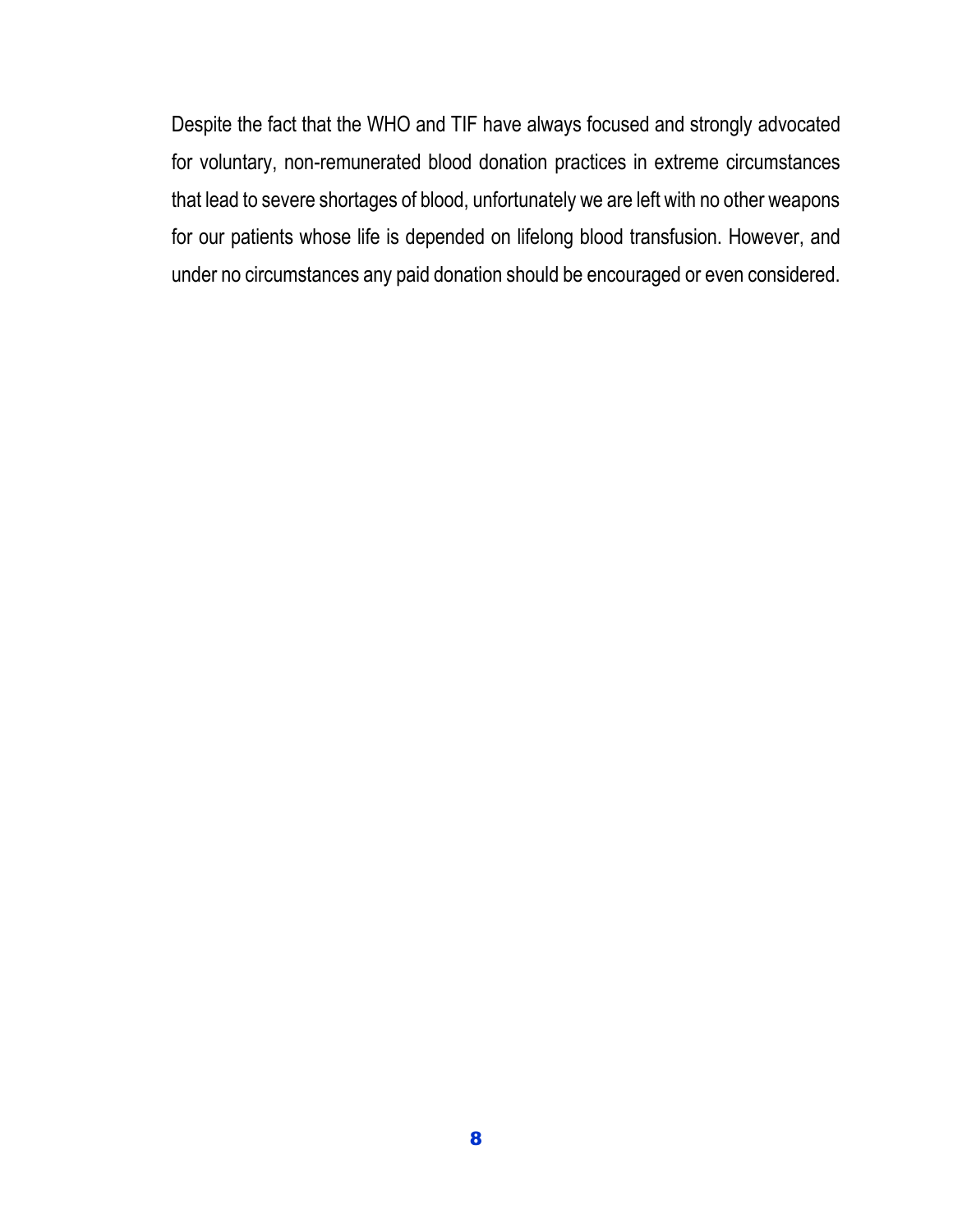# Splenectomy

Thalassaemia patients, particularly of the older age groups were frequently splenectomised and sickle cell patients have often a condition equivalent to splenectomy (functional hyposplenism or asplenia). This renders all patients vulnerable to bacterial infections and trigger serious and life threatening sepsis. If infected by the virus patients may also develop secondary bacterial infections.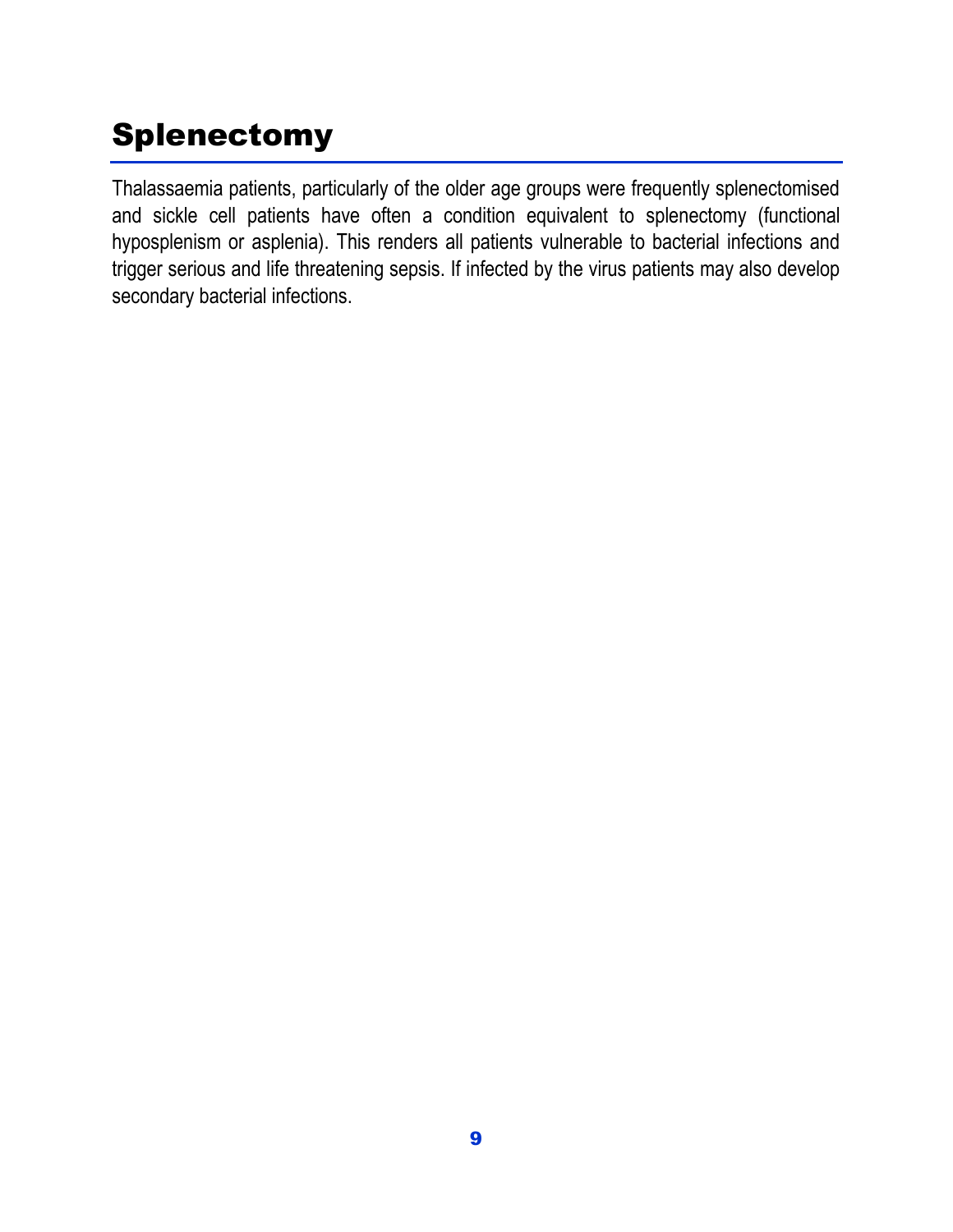- 1. In patients with symptoms of cough, fever, fatigue or other symptoms suggestive of an acute respiratory illness, test for COVID-19 along with other respiratory viral pathogens
- 2. If suspicion for COVID-19 is high or test is positive, the treating physician who is fully aware of the individual's care plan, should be contacted immediately, by telephone. Most countries have already given instructions as to how and to whom individuals with suspicious symptoms should contact to report their condition. The affected individual should not proceed either to the haemoglobinopathy centre or to emergency room since he/she may put other patients or healthcare workers at risk. Authorities have developed, or are in the process of developing, a pathway (TIF is working on such a pathway) for haemoglobinopathy patients; the first step being self-isolation and then specific procedures according to the clinical condition. If possible a test for COVID-19 should be performed to include all the family members and recent contacts.
- 3. A chest X ray for all sickle cell disease and thalassaemia patients who have respiratory symptoms should be obtained. In addition, a chest X ray should be obtained for sickle cell disease patients who are admitted for a vaso-occlusive crisis.
- 4. If COVID-19 is present or infiltrates present on Chest X-ray suggestive of ACS (Acute Chest Syndrome) in SCD, patients should be admitted to intensive care and managed according to national and international guidelines for addressing ACS. Likewise, for infected with COVID-19 thalassaemia patients, arrangements for admission for increased monitoring and to the intensive care if necessary. The treating haematologist/physician should be notified for close collaboration both by the intensive unit medical staff and the patients' treating physician.
- 5. Management of ASC in SCD Patients Infected with COVID-19 includes:
	- a) Early exchange transfusion
	- b) Broad spectrum antibiotics include MRSA coverage, atypicals, pneumococcus
	- c) May be some benefit of plasmapheresis
	- d) Consideration of high dose steroids (although not clearly helpful in COVID-19)
	- e) Consult Paediatric or Adult Pulmonary as well as Haematology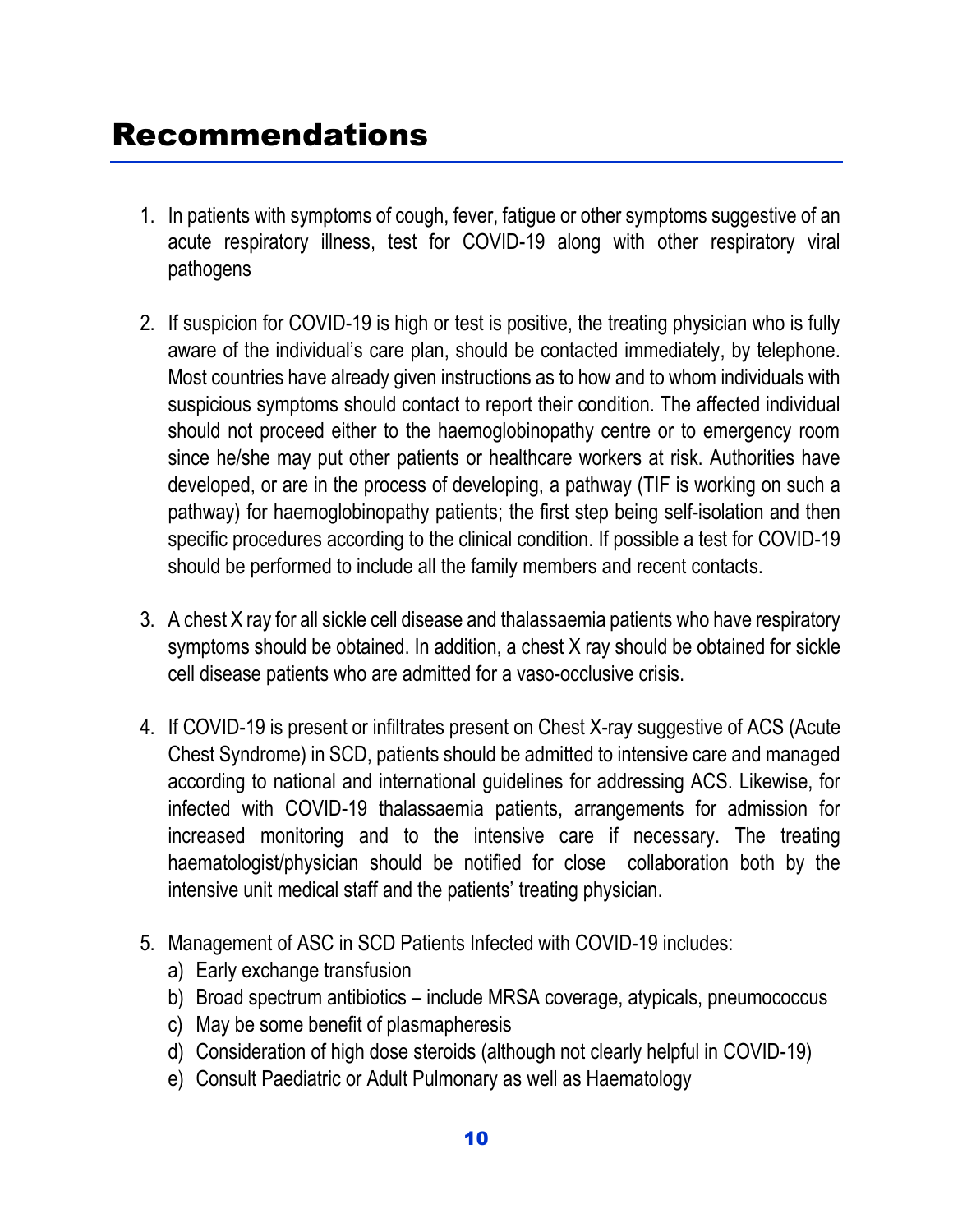## Important Note!

The effects/consequences and clinical impact of coronavirus particularly in thalassemia (transfusion and non-transfusion depended) patients is not to date well defined or known and meticulous observation and very comprehensive and detailed reporting of the clinical outcome of those patients positive to the coronavirus, whether in intensive care units or other hospital department or quarantine environment, should be ensured.

Such action will contribute to the more prompt management of the various potential medical complications that may arise in infected patients, but also very importantly to the collection and sharing with other treating physicians, of important information and data that will support the better understanding and the consequences of the infection in this special group of patients hence management of the potential medical complications.

Already TIF is collaborating with international medical experts for developing a questionnaire which will focus on the collection of approval and reliable information on clinical outcomes of patients with haemoglobin disorders who had experienced, by confined diagnosis, the COVID-19. The questionnaire will be uploaded on TIF's website and its social media, distributed widely amongst its members - National Thalassaemia Associations and treating physicians and eventually linked to a group of medical experts who handle an international registry.

**Please follow TIF's website and social media for further information and regular updates.**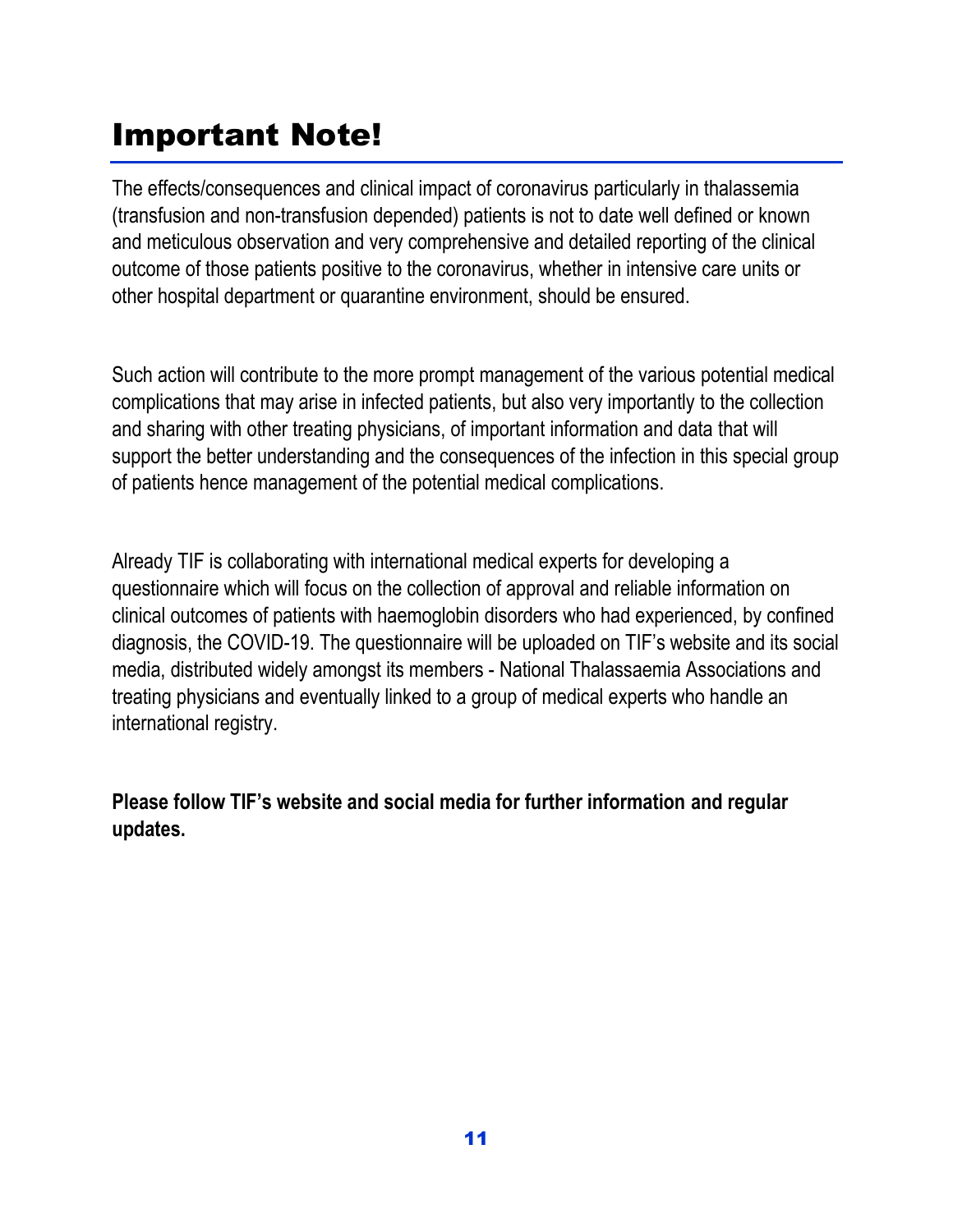### Precautionary measures

#### Basic information

Instructions concerning avoiding SARS-CoV-2 infection, reducing spread of the virus, and what to do if infection is suspected are varying from country to country. Local and national guidance should be faithfully followed.

Adherence to the instructions and recommendations of your National Health Committees is of pivotal importance. Patients should be fully aware of the risk of the exposure and ways of transmission of the virus

General rules to apply to stop the spread of the virus include:

- $\checkmark$  washing hands often and properly (well and for over 20 seconds) with soap and water, or use alcohol sanitiser if handwashing facilities are not available. This is particularly important after taking public transport
- $\checkmark$  covering your cough or sneeze with a tissue, then throwing the tissue in a bin. (Catch it, Bin it, Kill it )
- $\checkmark$  people who feel unwell should stay at home and should not attend work or any education or childcare setting
- $\checkmark$  avoid to meet people if not absolutely necessary
- $\checkmark$  limit the interpersonal relationship
- $\checkmark$  maintain at least 2 m of distance when talking to other people
- $\checkmark$  avoid touching eyes, nose and mouth with hands that have not been washed or disinfected
- $\checkmark$  use antibacterial soaps/spray to disinfect all surfaces you touch or use including TV controls, mobiles, telephones.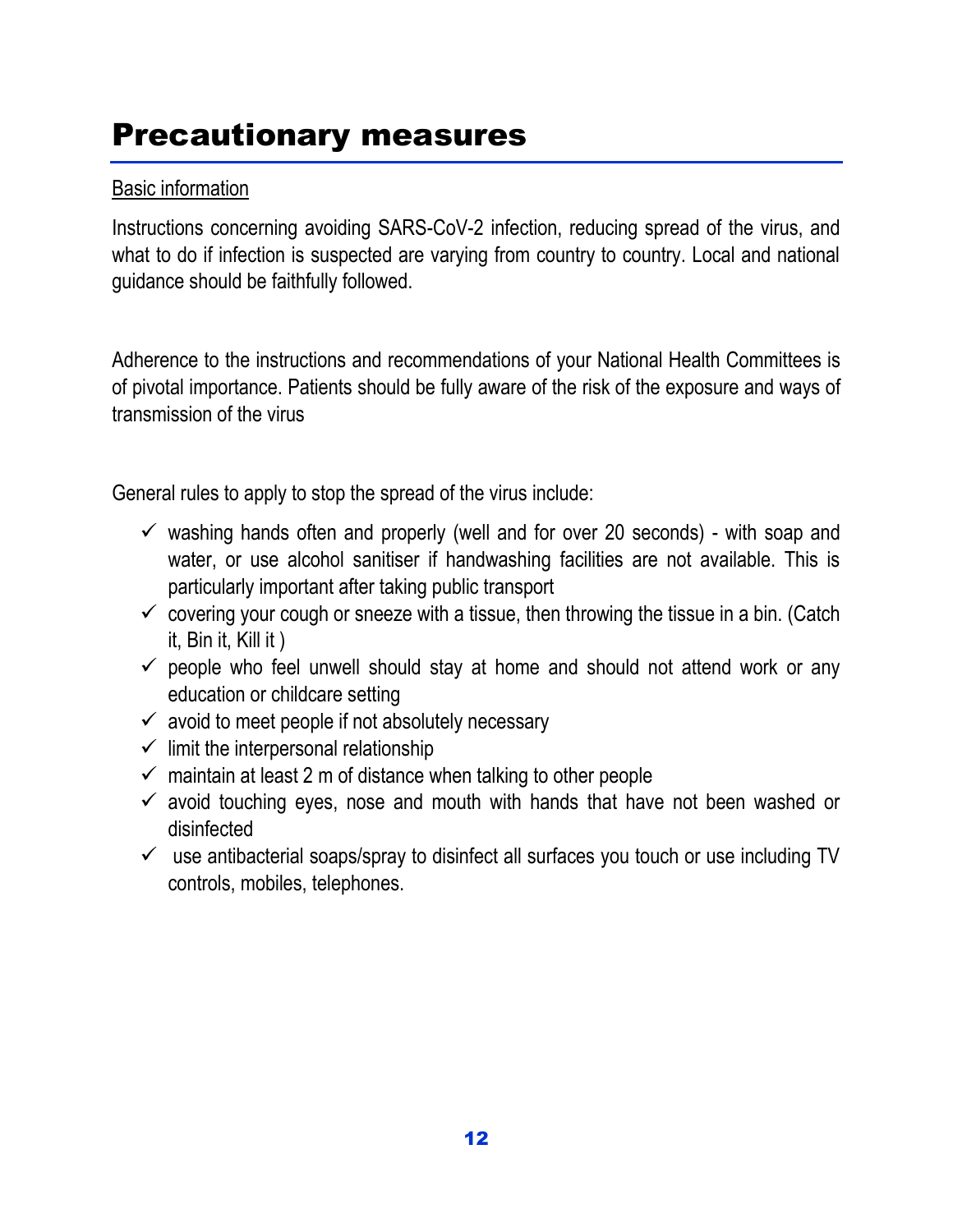#### Information from CDC

# **Share Facts About COVID-19**

#### Know the facts about coronavirus disease 2019 (COVID-19) and help stop the spread of rumors.



**CORONAVIRIE DISEASE** 

> Diseases can make anyone sick regardless of their race or ethnicity.

People of Asian descent, including Chinese Americans, are not more likely to get COVID-19 than any other American. Help stop fear by letting people know that being of Asian descent does not increase the chance of getting or spreading COVID-19.



#### Some people are at increased risk of getting COVID-19.

People who have been in close contact with a person known to have COVID-19 or people who live in or have recently been in an area with ongoing spread are at an increased risk of exposure.



Someone who has completed quarantine or has been released from isolation does not pose a risk of infection to other people.

For up-to-date information, visit CDC's coronavirus disease 2019 web page.





You can help stop COVID-19 by knowing the signs and symptoms:

- · Fever
- · Cough
- Shortness of breath

Seek medical advice if you

· Develop symptoms

**AND** 

· Have been in close contact with a person known to have COVID-19 or if you live in or have recently been in an area with ongoing spread of COVID-19.

FACT 5

There are simple things you can do to help keep yourself and others healthy.

- · Wash your hands often with soap and water for at least 20 seconds, especially after blowing your nose, coughing, or sneezing; going to the bathroom; and before eating or preparing food.
- · Avoid touching your eyes, nose, and mouth with unwashed hands.
- Stay home when you are sick.
- · Cover your cough or sneeze with a tissue, then throw the tissue in the trash.

For more information: www.cdc.gov/COVID19

**CERSIA EUGENE**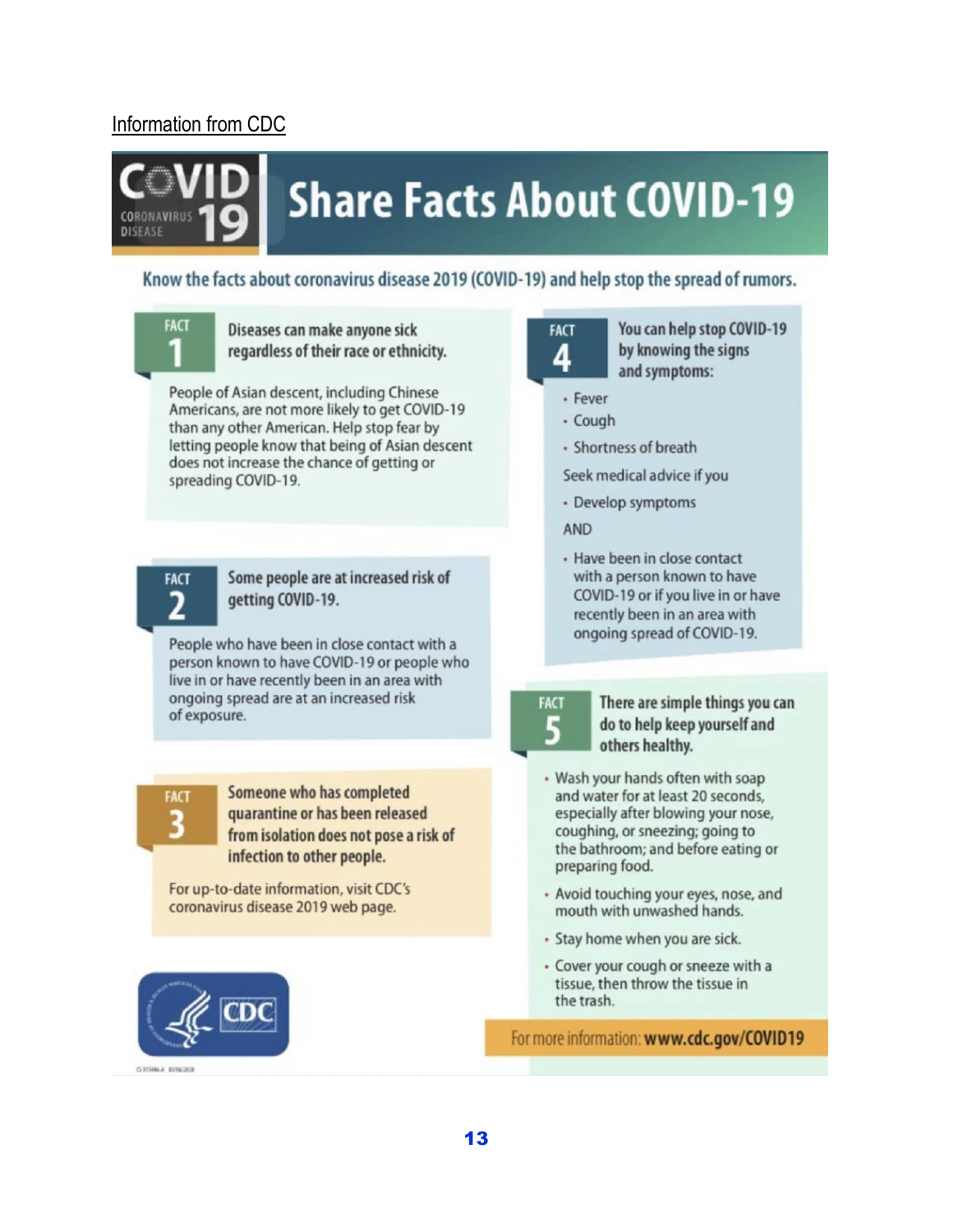**It is highly important to alert service providers immediately if patients have scheduled treatments in the hospital (blood transfusions, red cell exchange transfusions, Testosterone injections, Bisphosphonate infusions and others) if they have concerns that they might have come in contact with an infected person of if they have any respiratory symptoms (even mild**

**The treatment centre should plan for triage and should advice if patients can postpone treatment, self- isolate and when a COVID-19 test is indicated and how this can be arranged. This is to stop infected patients enter the common areas used by all, (especially patients with cancer and on chemotherapy). Efforts should be made to establish a special isolated transfusion room for infected patients, who may not be able to postpone a blood transfusion or other treatments until recovery**